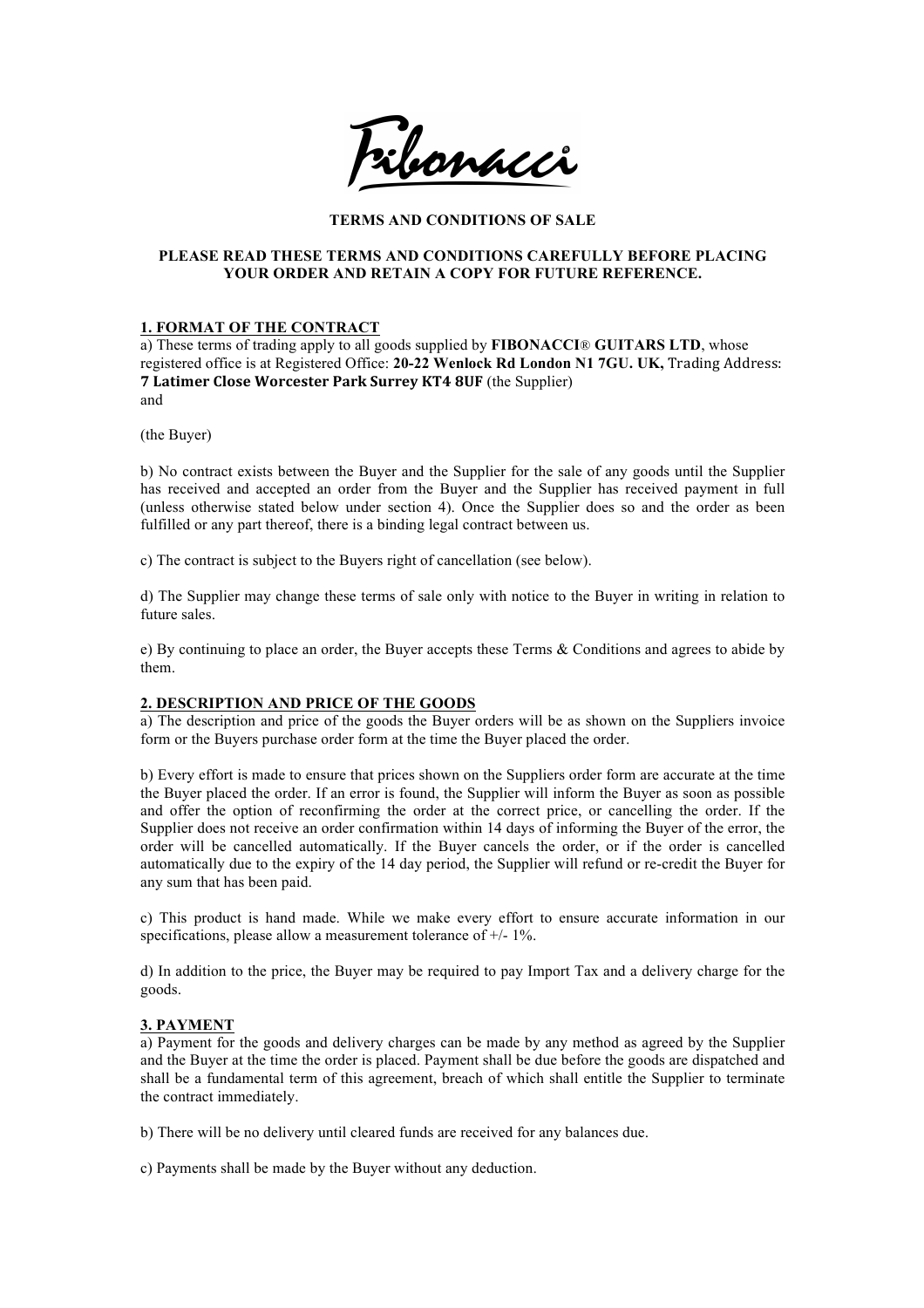#### **5. DELIVERY**

a) The goods the Buyer orders will be delivered to the address the Buyer gives when the order is placed.

b) Orders placed after 12pm on a working day will be processed following that day and will be delivered as per the requested delivery option provided if all stock items are available. (A working day is any day other than weekends and bank or other public holidays.)

c) If delivery cannot be made to the Buyer address for reasons under the Supplier control, the Supplier will inform the Buyer as soon as possible.

d) If the Buyer deliberately fails to take delivery of the goods (otherwise than by reason of circumstances under control of the Supplier) then without prejudice to any other right or remedy available to the Supplier, the Supplier may:

- i) store the goods until actual delivery and charge the Buyer for reasonable costs (including insurance) of storage; or
- ii) sell the goods at the best readily obtainable price and (after deducting all reasonable storage and selling expenses) account to the Buyer for any excess over the price the Buyer agreed to pay for the goods or charge the Buyer for any shortfall below the price agreed for the order of the goods.

e) Every effort will be made to deliver the goods as soon as possible after the order has been accepted. However, the Supplier will not be liable for any loss or damage suffered by the Buyer through reasonable or unavoidable delay in delivery. In this case, the Supplier will inform the Buyer as soon as possible.

f) Upon receipt of the order the Buyer will be asked to sign for the goods received in good condition. If the package does not appear to be in good condition then please refuse the delivery. If the Buyer is unable to check the contents of the delivery at the point of delivery then please sign for the parcel as "UNCHECKED". Failure to do so may affect any warranty claims that the Buyer make thereafter.

#### **6. RISK & TITLE**

a) The goods are at the Buyers risk from the time of delivery.

#### **8. RIGHT TO CANCELLATION**

a) The Buyer has the right to cancel the contract at any time up to the end of 14 days after the Buyer receives the goods subject to the terms below.

b) To exercise the Buyer right of cancellation, the Buyer must give written notice to the Supplier by hand, recorded delivery post or written email, giving details of the goods ordered and (where appropriate) their delivery. Notification by phone is not sufficient.

c) Every order is considered to be a custom build and the goods are subject to material availability. The Supplier will provide the Buyer with an estimated schedule for completion at the time of order. If the materials for the goods ordered are not available from stock, the Supplier will inform the Buyer to any estimated delay within 14 days from order. If the Buyer chooses to proceed with the order, the goods will be manufactured for the Buyer.

d) If the Buyer chooses to cancel the order within 14 days of placing it, the Supplier will refund or recredit the Buyer within 30 days for any sum that has been paid by the Buyer where appropriate. If the Buyer chooses to cancel the order after 14 days, the Supplier will refund or re-credit the Buyer with 50% of any sum paid by the Buyer within 30 days.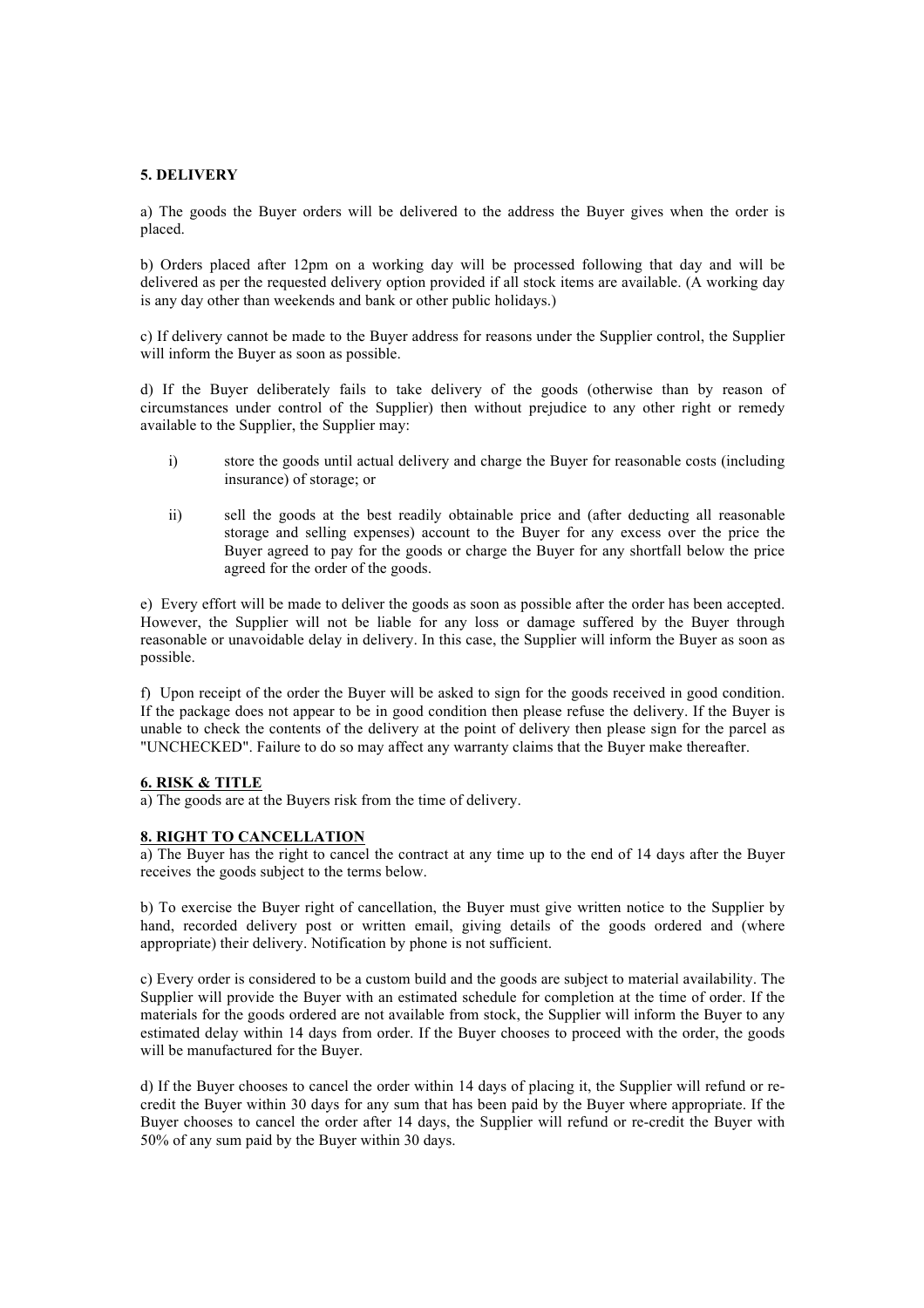e) Except in the case of faulty or mis-described goods, if the Buyer exercise their right of cancellation after the goods have been delivered, the Buyer will be responsible for all the cost of shipping the goods and any credit card charges that may have been applied. The goods must be returned to the address given. The Buyer must take reasonable care to ensure the goods are not damaged in the meantime or in transit. In the case of faulty or mis-described goods, the Supplier shall, after receiving the goods in accordance with clause 8.c or 8.d refund the reasonable postage costs to the Buyer. On the subject of faulty goods, please take note of our Warranty conditions, clause 11 and 12 below.

e) Once the Buyer has notified the Supplier that the contract is being cancelled in accordance with clause 8.a 8.b 8.c and 8.d, the Supplier will refund or re-credit the Buyer within 30 days for any sum that has been paid by the Buyer, less any amounts due where appropriate.

## **9. DAMAGED GOODS & SHORTFALLS**

a) If goods arrive in a damaged condition the Buyer must note this on the carrier's delivery schedule. It is the Buyers responsibility to inform the Supplier within 24 hours of delivery of any damages or shortages.

b) Damaged goods claims will be processed by the Supplier within 5 working days of notification, as will shortfalls in the order.

#### **10. RETURNS**

a) In all circumstances upon the Buyers notification to the Supplier to make a return, a Returns Authorisation Form will be sent by the Supplier via e-mail or post together with a Returns Authorisation Number, this will allow the Buyer to return the goods.

b) This form must be completed and returned with the items.

c) NO goods will be accepted at the Supplier warehouse without a Returns Authorisation Form and RA Number.

d) In the event that the Buyer mistakenly orders the wrong product, The Supplier will refund the cost of the goods (less the initial delivery charge) when they are received back by the Seller in a resaleable condition.

e) The cost of return to the Seller shall be paid by the Buyer and will not be refunded.

f) FIBONACCI® GUITARS LTD is unable to refund for goods that have been removed from their original packaging or any item that is not in its original condition (is damaged or used). It is the Buyers responsibility to check that the correct goods have been received before unwrapping goods supplied by FIBONACCI® GUITARS LTD.

g) All goods that are being returned must be re-packed to the same standard of protection as when the Buyer received them, and must be returned within 7 days from the date the Buyer notifies the Supplier as outlined in Section 8 above unless otherwise agreed by the Supplier. Returned goods received after 7 days or that are damaged in transit due to poor packaging will NOT be refunded and will be returned to the Buyer.

h) The Returns Procedure:

i) A Returns Authorisation Form must accompany all returns. Please ensure that ALL sections are completed: including full name, address and a daytime telephone number, also the Invoice Number, and a brief description of the situation that needs to be resolved.

ii) All returns must be sent back to the Supplier by registered post or by other means that require a signature of receipt of the goods at the Suppliers warehouse or reception.

#### **11. WARRANTY**

FIBONACCI® GUITARS LTD warrants its instruments to be free of defect in material and construction for the lifetime of the product. If at any time the instrument malfunctions as a result of